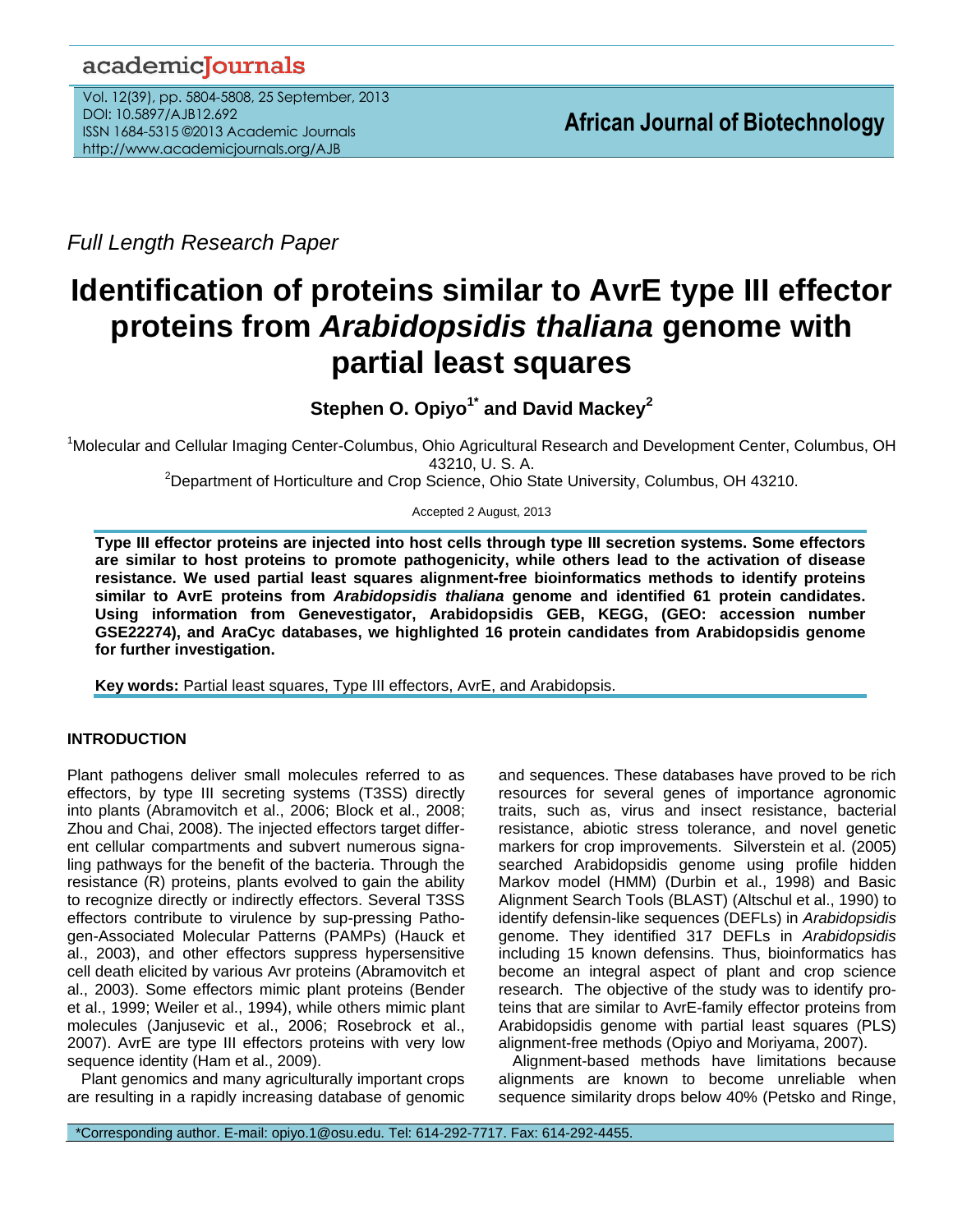2003). Some proteins such as AvrE are highly divergent and have low sequence identity (WtsE and AvrE have 27.1% amino acid identity) even though they still share similar structures, biochemical properties, and functions. In such cases, obtaining reliable alignments among these protein sequences is extremely difficult, and alignmentbased methods such as BLAST, position specific iterative BLAST (PSI-BLAST) [\(Altschul et al.,](#page-4-10) 1997), and profile HMMs would fail to identify these proteins from databases. Using PLS alignment-free methods, we predicted 61 protein candidates from Arabidopsidis genome as similar to AvrE effectors. Using information from Genevestigator v3 [\(Hruz et al., 2008\)](#page-4-11), Arabidopsidis Gene Expression Browser (GEB) [\(Zhang et al., 2010\)](#page-4-12), KEGG: Kyoto Encyclopedia of Genes and Genomes (Kanehisa and Goto, 2000), (GEO: Gene Expression Omnibus [\(Edgar](#page-4-13)  [et al., 2002\)](#page-4-13); accession number GSE22274 [\(Wang et al.,](#page-4-14) [2011\)](#page-4-14), and AraCyc [\(Mueller et al., 2003\)](#page-4-15), we highlighted 16 protein candidates for further investigation.

#### **MATERIALS AND METHODS**

#### **Dataset sources**

#### *Training dataset*

Twelve (12) AvrE proteins (positives) from study by Ham and associates [\(Ham et al., 2009\)](#page-4-7) and non-AvrE proteins (negatives) were downloaded from National Center for Biotechnology Information (NCBI) websites [\(http://www.ncbi.nlm.nih.gov/\)](http://www.ncbi.nlm.nih.gov/), and were used for training the PLS methods.

#### *Databases*

*Arabidopsidis thaliana*: 35 386 proteins from the release 10 (November, 2010) of The Arabidopsidis Information Resource (TAIR) database (http://www.arabidopsidis.org/).

#### *Sequence descriptors used for PLS alignment-free methods*

**Amino acid composition:** From each protein sequence, frequencies of 20 amino acids were calculated. In this study, amino acid composition was used as descriptors for a PLS classifier (PLS-AA).

**Dipeptide composition:** Dipeptide composition represents all 400 frequencies of consecutive amino acid pairs in a protein sequence and corresponds to a 400 (20  $\times$  20) feature vector. It can encapsulate information on composition of amino acids, as well as, their local order. We used dipeptide composition as descriptors for a PLS classifier (PLS-DIP).

**Physicochemical properties of amino acids:** We developed five descriptors (PC1- PC5) using the principal component analysis (PCA) of 12 physicochemical properties of amino acids (mass, volume, surface area, hydrophilicity, hydrophobicity, isoelectric point, transfer of energy solvent to water, refractivity, non-polar surface area, and frequencies of alpha-helix, beta-sheet, and reverse turn) (Opiyo and Moriyama, 2007). The five descriptors were used in this study.

**Auto/cross covariance transformation:** Auto/cross covariance (ACC) transformation method discussed in Opiyo [and Moriyama](#page-4-16)  [\(2007\)](#page-4-16) was used to transform each amino acid sequence using the

five physicochemical property based descriptor set (PC1-PC5). ACC with the maximum lag of 30 residues yielded 775 descriptors for each sequence. The calculation of ACC was performed using the R implementation (version 2.12.0; http//www.R-project.org; 2010).

#### **Partial least squares**

Partial least squares [PLS; [\(Geladi and Kowalski, 1986\)](#page-4-17)] is a projection method similar to principal component analysis (PCA) where the independent variables, represented as the matrix X, are projected onto a low dimensional space. PLS uses both independent variables X (sequence descriptors such as amino acid composition) and dependent variables Y (positive or negative label). PLS using descriptors transformed by ACC (PLS-ACC) was used in [\(Opiyo and Moriyama, 2007\)](#page-4-16). PLS discriminate analysis is performed to separate groups of observations. It consists of a classical PLS where the response variable is a categorical one (replaced by the set of dummy variables describing the categories, e.g., 0 and 1) expressing the class membership of the statistical units. In this study, each of a training sample, a response variable was a signed 1 for the positive sample (AvrE) and 0 for a negative sample (non-AvrE). The group membership, AvrE or non-AvrE of a new sequence was predicted based on descriptors and y-value. Predicted y-value closer to 1 was considered to be AvrE candidate and closer to 0 WAS considered to be non-AvrE candidate. PLS analysis was performed using an R implementation; the PLS package was developed by Wehrens and Mevik (version 1.2.1) [\(Wehrens and Mevik, 2007\)](#page-4-18).

#### **Performance analysis**

Cross-validation analysis (leave-one-out) was performed for all the 24 sequences used for training the methods. One sequence in the training dataset was left out and the learning algorithm was trained on the rest of the sequences. The trained model was used to predict the class (AvrE or non-AvrE) of the earlier left out. For the 24 sequences, the process was repeated 24 times leaving each of the 24 sequences out and creating a model from the remaining 23 sequences.

Predictions were grouped as follows: i) True Positives (TP): the number of actual AvrEs that were predicted as AvrEs; ii) False Positive (FP): the number of actual non-AvrEs that were predicted as AvrEs; iii) True Negative (TN): the number of actual non-AvrEs that were predicted as non-AvrEs and iv) False Negative (FN): the number of actual AvrEs that were predicted as non-AvrEs.

#### **Minimum error point**

The minimum error point [\(Karchin et al., 2002\)](#page-4-19) was used to determine threshold values of PLS methods. The sequences are ranked based on the values. The threshold value where the minimum number of errors  $(FN + FP)$  occurs is the minimum error point (MEP) and the number of false positives and false negatives are assessed at this point. The minimum error point tells us the best case accuracy of a method. The minimum error points for PLS-AA, PLS-DIP and PLS-ACC were 0.94, 0.96 and 0.94, respectively. The upper cut-off point for all methods was set at 1.00 to further reduce the number of false positives. To be selected as a candidate, a protein has to be identified by all the three methods (PLS-AA, PLS-DIP and PLS-ACC) as positive.

#### **Goodness of Prediction of PLS methods**

The goodness of prediction,  $Q^2$  equation 2, describes how well the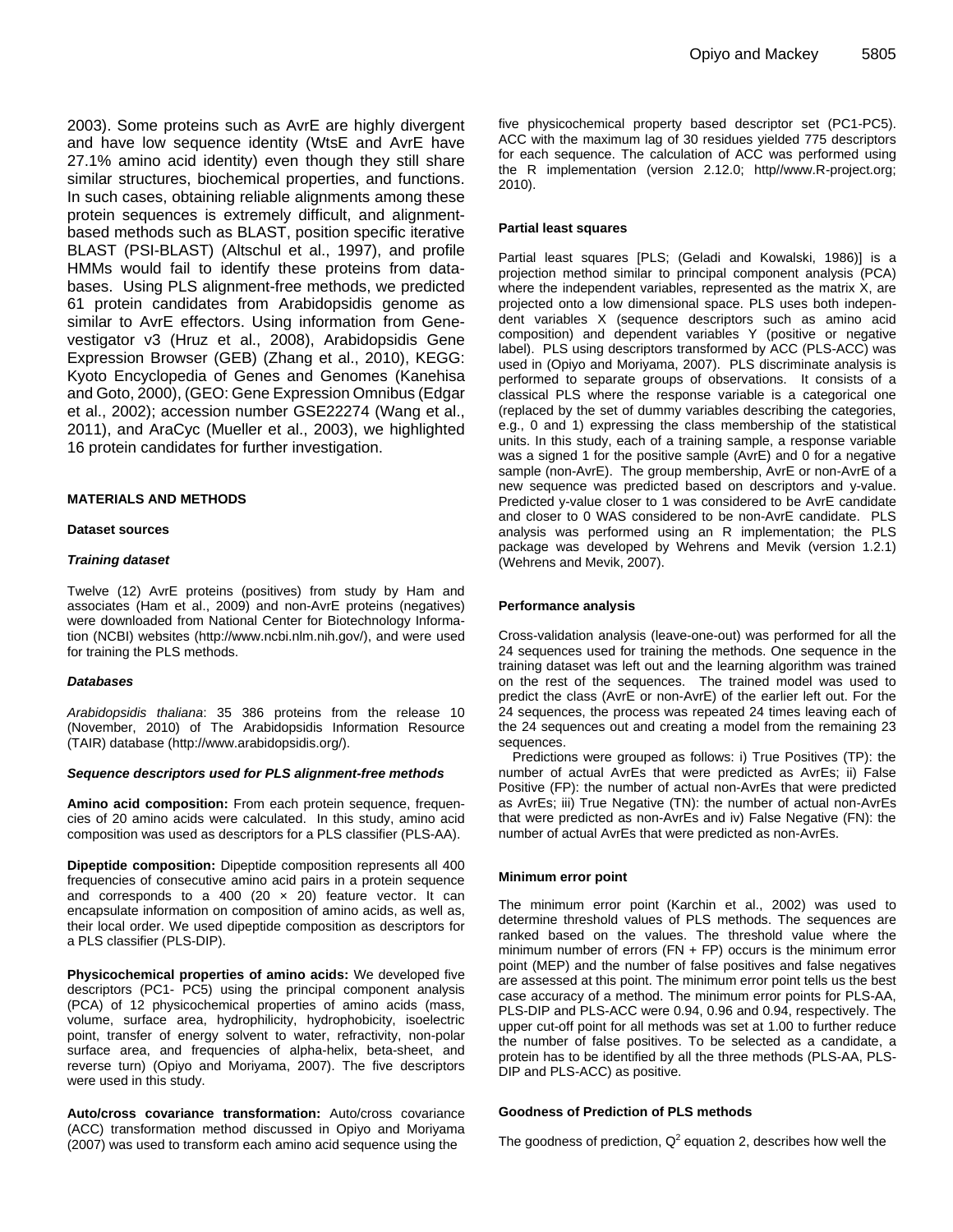**Table 1**. The number of PLS components and the predictive abilities of PLS-AA, PLS-DIP, and PLS-ACC, respectively from the leave-one-out cross validation procedures.

| Method  | <b>Number of PLS components</b> |      |
|---------|---------------------------------|------|
| PLS-AA  |                                 | በ 72 |
| PLS-DIP | з                               | 0.67 |
| PLS-ACC |                                 | በ 78 |

method can predict a data.

#### $Q^2 = 1$ -PRESS/SS<sub>Y</sub> (2)

Where  $SS<sub>Y</sub>$  is the total sum of squares, PRESS is the predictive residual sum of squares, which is calculated from the difference between observed and predicted Y values.  $Q^2 > 0.50$  is considered good. In this study, the leave-one-out cross-validation procedure was used for the  $Q^2$  calculation. Detailed results of PLS analyses are given in Table 1 for PLS-AA, PLS-DIP, and PLS-ACC, respectively.

# **RESULTS AND DISCUSSION**

# **Mining** *A. thaliana* **proteome using three PLS methods**

Our objective was to identify proteins similar to AvrEeffector proteins from Arabidopsidis genome. PLS methods trained using 12 AvrE-family effector proteins predicted 61 protein candidates from Arabidopsidis genome. Thirty-eight proteins (62%) were enzymes, and they included kinases, hydrolases, and proteases. Other proteins predicted were F-box family protein, unknown protein, transcription factor, auxin-responsive family protein, and other proteins. In order to further study the predicted proteins, we used Genevestigator, Arabidopsidis GEB, KEGG, (GEO: accession number GSE22274), and AraCyc databases to analyze the proteins.

# **Expression patterns of the predicted proteins in Genevestigator and Arabidopsidis Gene Expression Browser databases**

We utilized the server of Genevestigator and Arabidopsidis GEB databases to study expression patterns of the predicted proteins. Of the 61 proteins predicted, three (AT2G44280, AT3G59590, and ATMG00140) had no expression data in the Genevestigator database. In this study, only responses with expression levels altered by more than two-fold under the biotic stress are presented. Protease inhibitor/seed storage/lipid transfer protein (LTP) family protein (AT2G13820), unknown protein (AT2G17850), and receptor protein kinase-related (AT3G46270) were down-regulated by both *Cryphonectria arabidopsidis,* and *Pseudomonas syringae*. Mean while, phosphoglycerate kinase (AT1G79550), cyclin-dependent kinase B1; 2 (AT2G38620), and exopolygalacturonase / galacturan 1, 4-alphagalacturonidase / pectinase (AT3G07850) proteins were specifically down-regulated by *P. syringae*. In addition, invertase/pectin methylesterase inhibitor family protein (AT2G47340) was mainly up-regulated by *P. syringae.* From Arabidopsidis GEB, glycosyl hydrolase family 17 proteins / beta-1, 3-glucanase (AT3G55430), lipase class 3 family protein (AT3G62590), Senescence-Associated Gene 101 (AT5G14930), and glutathione transferase (AT5G62480) were up-regulated by *P. syringae, Golovinomyces orontii, and Botrytis cinerea*. These data reveal that AvrE proteins might mimic *Arabidopsidis* proteins that are up-regulated or/and down-regulated by both fungi and bacteria.

# **Metabolic pathways identified from KEGG and AraCyc databases**

Out of the 61 proteins predicted, 13 were linked to KEGG metabolic pathways. The KEGG pathways linked to the predicted proteins are Typtophan metabolism (ath00380), biosynthesis of secondary metabolites (ath01110), starch and sucrose metabolism (ath00500) and others. The AraCyc software (http:// www.arabidopsidis.org/tools/aracyc) provides a good starting point to paint expression data on metabolic pathways. AraCyc metabolic pathways linked to the predicted proteins were oxidative ethanol degradation and superoxide radicals degradation (AT1G20620), abscisic acid glucose ester biosynthesis (AT2G29740), gibberellin biosynthesis III (AT1G80330), choline and phosphatidylcholine biosynthesis (AT2G32260), trehalose biosynthesis (AT4G12430), and photorespiration (AT5G47760). AT2G29740 protein *syringae* as shown in Genevestigator involved in abscisic acid glucose ester biosynthesis was up-regulated by *P.* database. These results show that AvrE proteins might mimic proteins that involve metabolomics pathways related to biosynthesis of secondary metabolites, steroid and trahalose biosynthesis, abscisic and gibberellin biosynthesis as shown from both KEGG and AraCyc databases. Based on the information from Genevestigator, Arabidopsidis GEB, KEGG, and AraCyc, we highlighted 16 protein candidates as priorities for further investigation (Table 2). We predicted protein subcellular localizations by WoLF PSORT (Horton et al., 2007); and the predictions show that 50% (8 proteins) of the 16 proteins candidates are located in Cytosol. These protein candidates were identified by computational predictions; experiments are ultimately needed to determine if they are mimic by AvrE effector proteins.

## **Conclusions**

In this study, we predicted 61 proteins from *Arabidopsidis*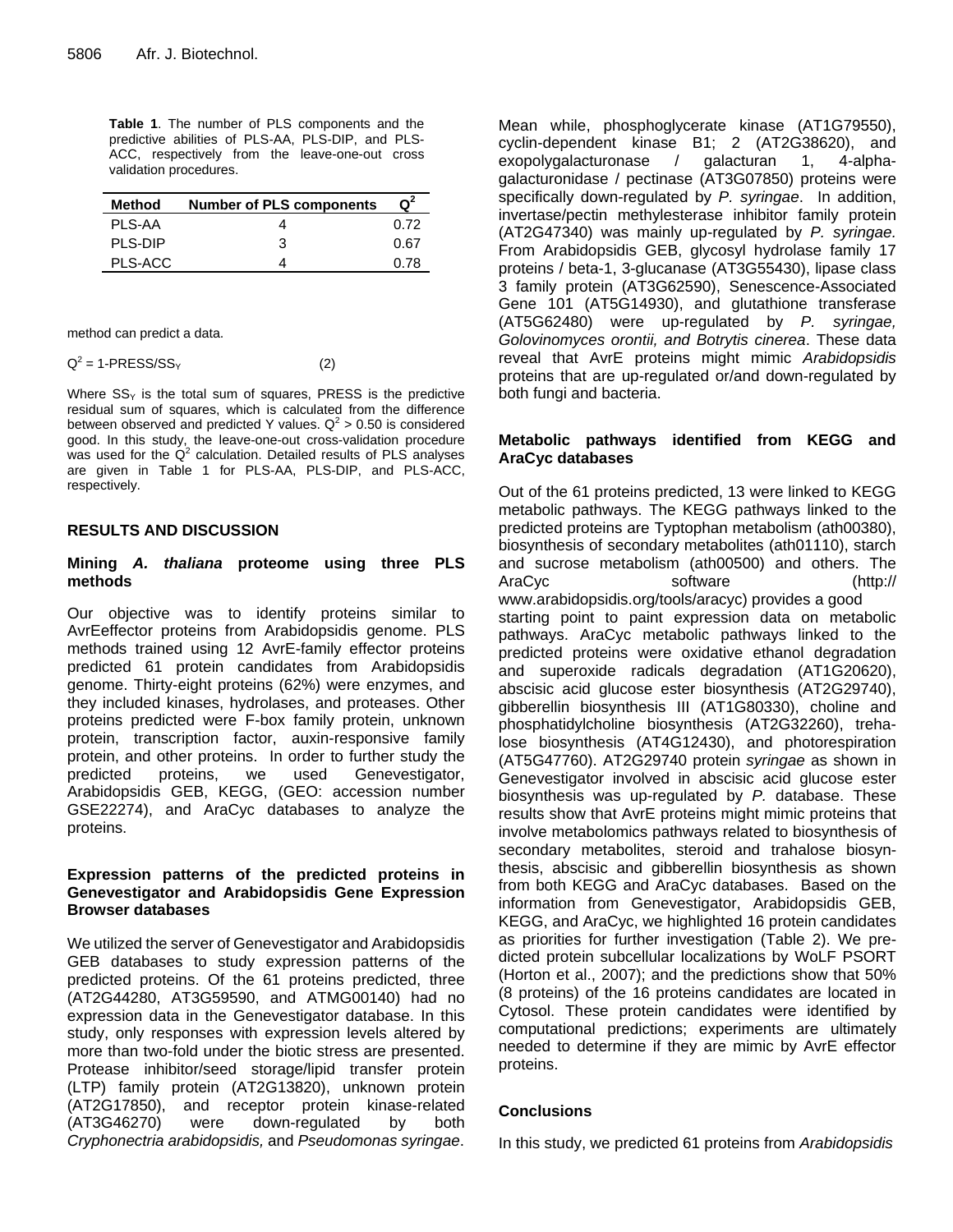**Table 2**. Sixteen protein sequences highlighted for further investigations.

| <b>Accession number</b> | Length (aa) | <b>TAIR Description</b>                                                                                                                                        |
|-------------------------|-------------|----------------------------------------------------------------------------------------------------------------------------------------------------------------|
| AT1G20620               | 485         | SEN2, CAT3 CAT3 (CATALASE 3); catalase chr1:7143132-7146183<br><b>FORWARD</b>                                                                                  |
| AT1G79550               | 401         | PGK (PHOSPHOGLYCERATE KINASE)<br>chr1:29929240-<br>PGK<br>29931188 REVERSE                                                                                     |
| AT1G80330               | 355         | ATGA3OX4, GA3OX4 ATGA3OX4 (GIBBERELLIN 3-OXIDASE 4);<br>gibberellin 3-beta-dioxygenase chr1:30202953-30204429 REVERSE                                          |
| AT2G13820               | 129         | protease inhibitor/seed storage/lipid transfer protein (LTP) family protein<br>chr2:5782887-5783361 REVERSE                                                    |
| AT2G29740               | 474         | UDP-glucoronosyl/UDP-glucosyl<br>transferase<br>family<br>protein<br>chr2:12713824-12715248 FORWARD                                                            |
| AT3G07850               | 444         | exopolygalacturonase / galacturan 1,4-alpha-galacturonidase / pectinase<br>chr3:2505819-2507444 REVERSE                                                        |
| AT3G25070               | 211         | RIN4 (RPM1 INTERACTING PROTEIN 4); protein binding<br>RIN4<br>chr3:9132465-9133754 FORWARD                                                                     |
| AT3G45640               | 370         | MPK3, ATMPK3 ATMPK3 (MITOGEN-ACTIVATED PROTEIN KINASE<br>3); MAP kinase/ kinase/ protein kinase chr3:16767903-16769461<br><b>FORWARD</b>                       |
| AT3G53250               | 109         | auxin-responsive family protein chr3:19753946-19754275 FORWARD                                                                                                 |
| AT3G55430               | 449         | glycosyl hydrolase family 17 protein / beta-1,3-glucanase, putative<br>chr3:20560783-20562981 REVERSE                                                          |
| AT3G62590               | 649         | lipase class 3 family protein chr3:23158949-23161145 REVERSE                                                                                                   |
| AT4G04740               | 520         | CPK23 (calcium-dependent protein kinase 23); calmodulin-<br>CPK23<br>dependent protein kinase/ kinase chr4:2405404-2408491 REVERSE                             |
| AT4G12720               | 282         | NUDT7, GFG1, AtNUDT7 AtNUDT7 (ARABIDOPSIDIS THALIANA<br>NUDIX HYDROLASE<br>HOMOLOG 7); hydrolase/<br>nucleoside-<br>diphosphatase chr4:7487713-7489554 FORWARD |
| AT5G14930               | 239         | GENE101, SAG101 SAG101 (SENESCENCE-ASSOCIATED GENE<br>101) chr5:4828757-4830168 FORWARD                                                                        |
| AT5G48870               | 88          | SAD1<br>SAD1 (SUPERSENSITIVE TO ABA AND DROUGHT 1)<br>chr5:19830633-19831588 FORWARD                                                                           |
| AT5G62480               | 240         | GST14, GST14B, ATGSTU9<br>ATGSTU9 (GLUTATHIONE S-<br>TRANSFERASE TAU 9); glutathione transferase<br>chr5:25106001-<br>25106792 REVERSE                         |

genome as proteins that are similar to AvrE proteins using PLS alignment-free bioinformatics method. Furthermore, we used information from gene expression data, and metabolomics pathways to highlight 16 proteins for further investigations. This study suggests that using different PLS alignment-free bioinformatics methods com